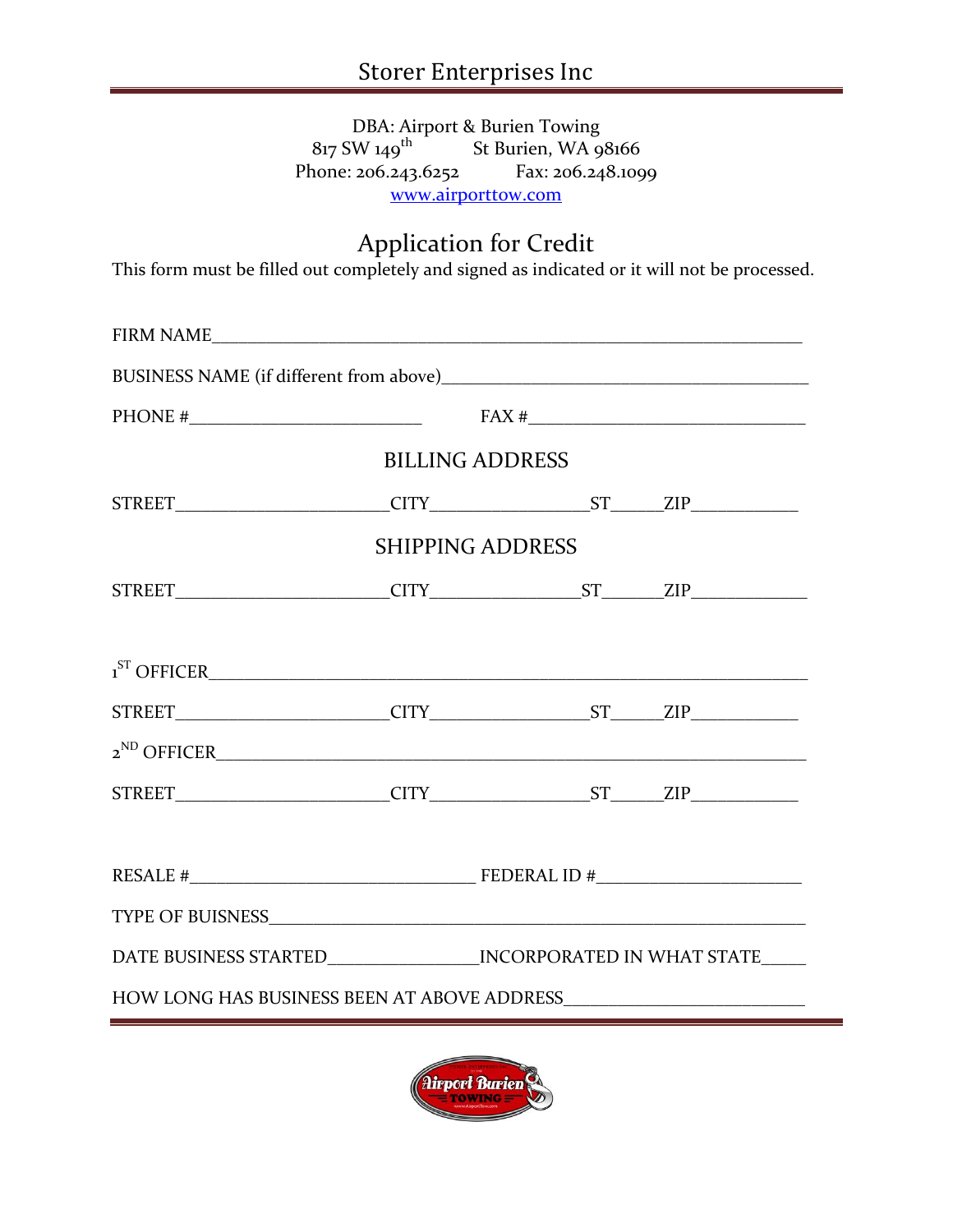# Storer Enterprises Inc

| NAME OF BANK WHERE CHECKING ACCOUNT IS LOCATED__________________________________ |  |  |  |  |  |  |  |
|----------------------------------------------------------------------------------|--|--|--|--|--|--|--|
|                                                                                  |  |  |  |  |  |  |  |
|                                                                                  |  |  |  |  |  |  |  |
|                                                                                  |  |  |  |  |  |  |  |
| <b>TRADE REFERENCES</b>                                                          |  |  |  |  |  |  |  |
|                                                                                  |  |  |  |  |  |  |  |
|                                                                                  |  |  |  |  |  |  |  |
|                                                                                  |  |  |  |  |  |  |  |
|                                                                                  |  |  |  |  |  |  |  |
| NAME                                                                             |  |  |  |  |  |  |  |
|                                                                                  |  |  |  |  |  |  |  |

The above information is for the purpose of obtaining credit and is warranted to be true and correct. I agree to pay all charges in accordance with the TERMS OF SALE as specified on the invoices and further agree that any past due balance is subject to a 1.5% periodic service charge on any unpaid portion. This finance charge amounts to an annual percentage rate of 18%. In the event legal action is required due to delinquency on my account, it is agreed that the undersigned will pay all attorney's fees and court costs as a result thereof.

## SIGNATURE HEREBY AUTHORIZES CREDIT INVESTIGATION

| PRINT NAME OF BUSINESS                |  |  |  |  |  |
|---------------------------------------|--|--|--|--|--|
| PRINT NAME & TITLE OF SIGNER          |  |  |  |  |  |
|                                       |  |  |  |  |  |
| <b>OFFICE USE ONLY</b>                |  |  |  |  |  |
| ASSIGNED ACCOUNT NUMBER DATE APPROVED |  |  |  |  |  |
| APPROVED BY                           |  |  |  |  |  |
|                                       |  |  |  |  |  |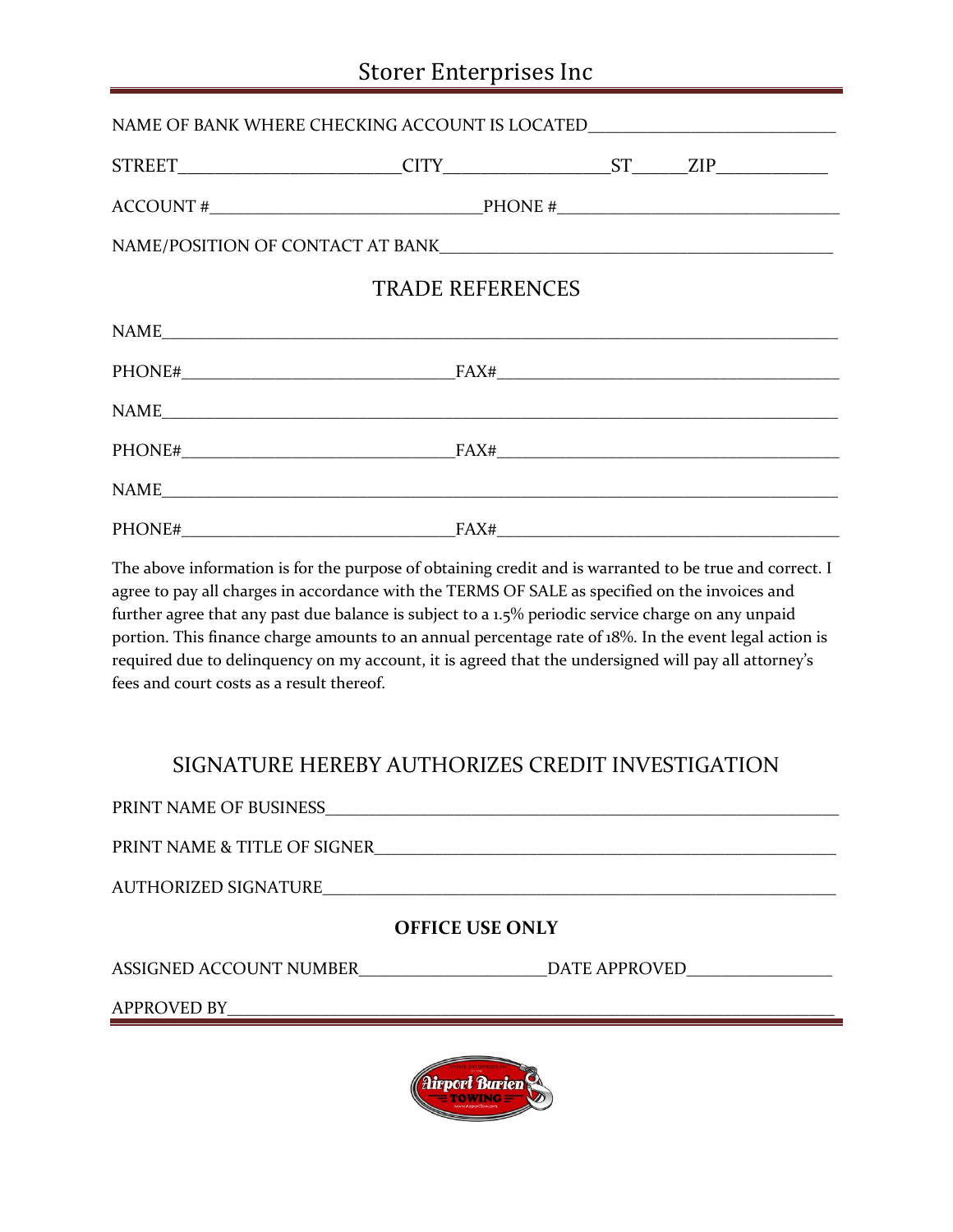#### DBA: Airport & Burien Towing  $817$  SW  $149$ <sup>th</sup> St Burien, WA 98166 Phone: 206.243.6252 Fax: 206.248.1099 [www.airporttow.com](http://www.airporttow.com/)

### PRIVATE PROPERTY IMPOUND AGREEMENT

| <b>ADDRESS</b>                                                                                                                                                                                                                                                                                                                                                    |                                                                                                                        |                      |                                              |  |
|-------------------------------------------------------------------------------------------------------------------------------------------------------------------------------------------------------------------------------------------------------------------------------------------------------------------------------------------------------------------|------------------------------------------------------------------------------------------------------------------------|----------------------|----------------------------------------------|--|
|                                                                                                                                                                                                                                                                                                                                                                   |                                                                                                                        |                      |                                              |  |
|                                                                                                                                                                                                                                                                                                                                                                   |                                                                                                                        | PHONE $\#$ FAX $\#$  |                                              |  |
| PROPERTY OR BUSINESS MAILING ADDRESS IF DIFFERENT FROM ABOVE                                                                                                                                                                                                                                                                                                      |                                                                                                                        |                      |                                              |  |
|                                                                                                                                                                                                                                                                                                                                                                   |                                                                                                                        |                      |                                              |  |
| SIGNERS AUTHORIZED TO IMPOUND                                                                                                                                                                                                                                                                                                                                     |                                                                                                                        |                      |                                              |  |
| PRINTED NAMES                                                                                                                                                                                                                                                                                                                                                     |                                                                                                                        | <b>PHONE NUMBERS</b> |                                              |  |
|                                                                                                                                                                                                                                                                                                                                                                   |                                                                                                                        |                      |                                              |  |
|                                                                                                                                                                                                                                                                                                                                                                   |                                                                                                                        |                      |                                              |  |
|                                                                                                                                                                                                                                                                                                                                                                   |                                                                                                                        |                      |                                              |  |
|                                                                                                                                                                                                                                                                                                                                                                   |                                                                                                                        |                      |                                              |  |
|                                                                                                                                                                                                                                                                                                                                                                   |                                                                                                                        |                      |                                              |  |
|                                                                                                                                                                                                                                                                                                                                                                   | <b>CHARGES FOR IMPOUNDED VEHILCES</b>                                                                                  |                      |                                              |  |
| CLASS A: \$250.00/HR                                                                                                                                                                                                                                                                                                                                              | $C1$ in the set                                                                                                        |                      | CLASS B: \$300.00/HR<br>CLASS C: \$425.00/HR |  |
|                                                                                                                                                                                                                                                                                                                                                                   | STORAGE: \$50.00 PER DAY FOR EACH 20 FEET IN LENGTH VEHICLE<br>AFTER HOURS CHARGE: \$125.00 PER HOUR NIGHTS & WEEKENDS |                      |                                              |  |
|                                                                                                                                                                                                                                                                                                                                                                   | AUTHORIZED AGENT OF PROPERTY/OWNER/BUSINESS MANAGER                                                                    |                      |                                              |  |
| $X_{-}$                                                                                                                                                                                                                                                                                                                                                           |                                                                                                                        |                      |                                              |  |
| THIS AGREEMENT IS THE EXCLUSIVE STATEMENT OF TERMS BETWEEN THE PARTIES. THE PARTIES AGREE<br>THAT NEITHER HAS OFFERED OR GIVES THE OTHER ANYTHING OF VALUE, OTHER THAN THAT SET FORTH<br>IN THIS CONTRACT, CONCERNING THE OBLIGATIONS OF THE PARTI UNDER THIS CONTRACT. THIS<br>CONTRACT SHALL COMMENCT FOR A TERM OF 3 YEARS UNLESS OTHER ARRANGEMENTS ARE MADE. |                                                                                                                        |                      |                                              |  |
|                                                                                                                                                                                                                                                                                                                                                                   |                                                                                                                        |                      |                                              |  |